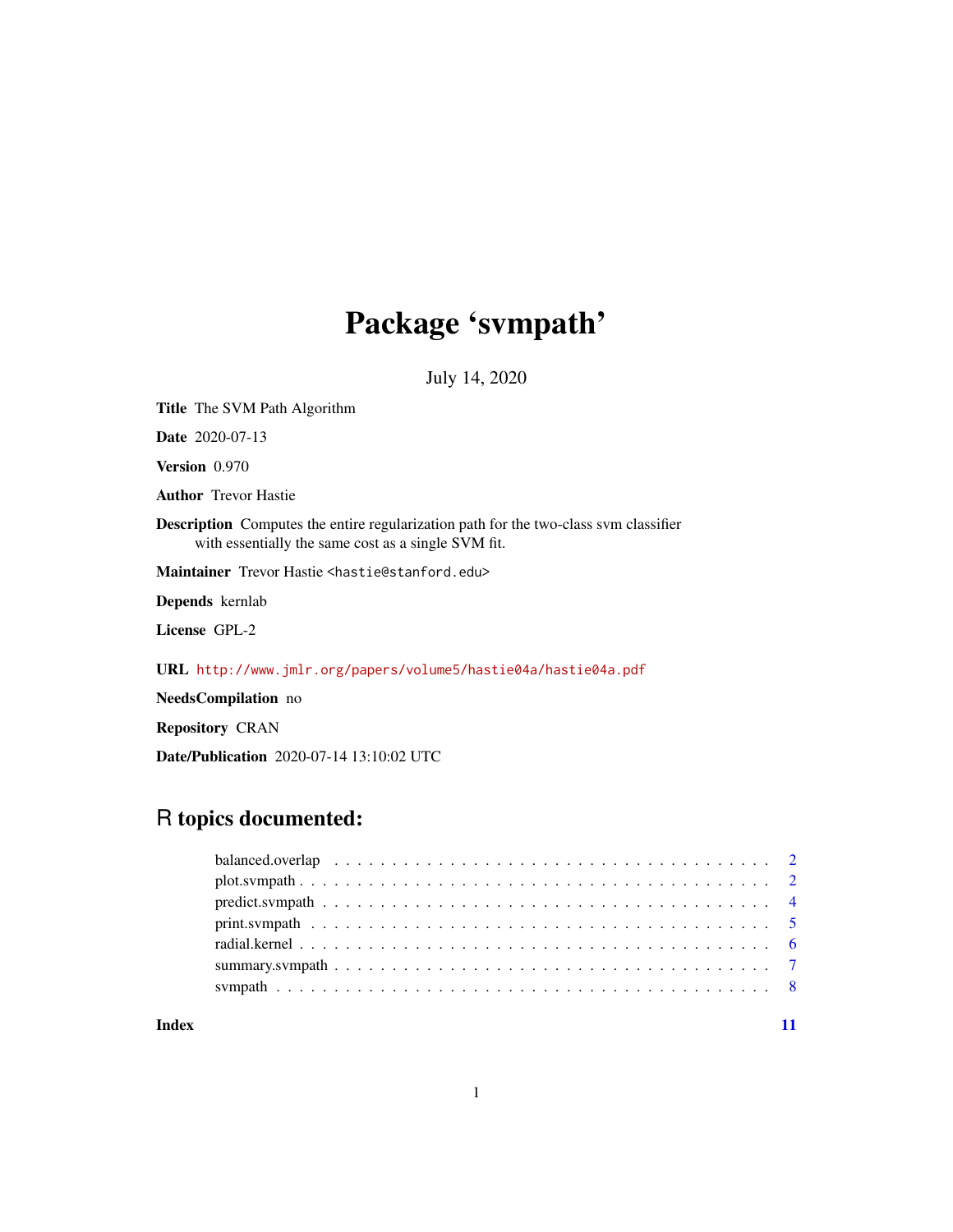<span id="page-1-0"></span>balanced.overlap *simple examples for svmpath*

### Description

Datasets for illustrating the svmpath function, that can be plotted while its running

#### Usage

data(svmpath)

### Format

In each case a list with a component  $x$  (t column matrix) and a component  $y$  (vector of  $+1/-1$  values) "Balanced" refers to whether the number of +1s is the same as the -1s. "Overlap" indicates whether the classes are linearly separable. mixture.data is a balanced dataset with 100 observations in each class. The others are smaller with between 10-12 obs total.

### References

The paper <http://www-stat.stanford.edu/~hastie/Papers/svmpath.pdf>, as well as the talk <http://www-stat.stanford.edu/~hastie/TALKS/svmpathtalk.pdf>.

#### Examples

```
data(svmpath)
attach(balanced.overlap)
svmpath(x,y,trace=TRUE,plot=TRUE)
detach(2)
```
plot.svmpath *plot the svm solution at a step along the path*

# **Description**

produces a plot of the svm solution along the path, and optinally indicates support points

#### Usage

```
## S3 method for class 'svmpath'
plot(x, step, Size = 60, elbow.show = TRUE, support.show = TRUE, ...)
```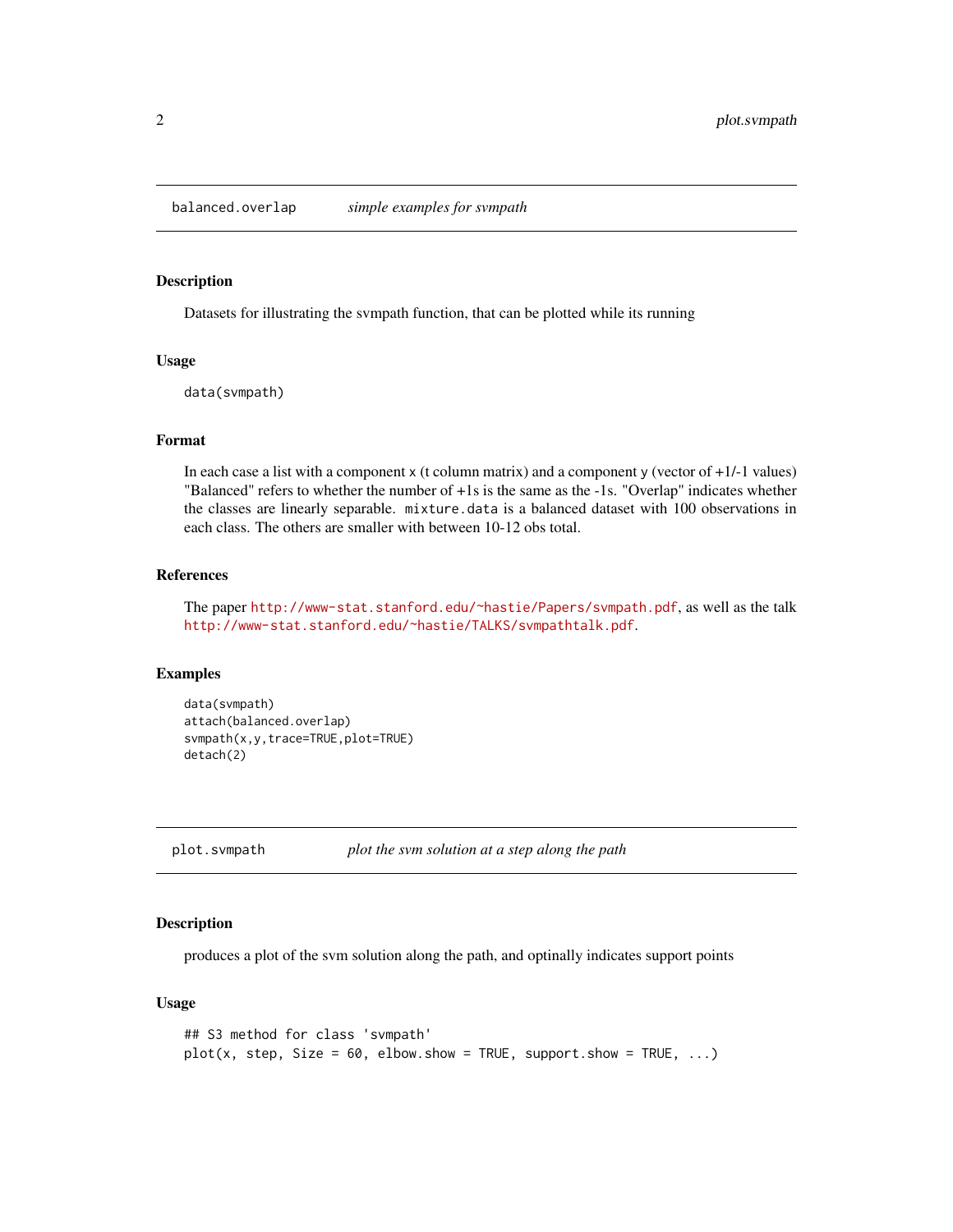# plot.svmpath 3

### Arguments

| $\mathsf{x}$ | the sympath object                                                                       |
|--------------|------------------------------------------------------------------------------------------|
| step         | which step to plot; default is the last step. Use summary to see how many steps          |
| Size         | If the solution is non-linear, this is the gridsize for countour                         |
| elbow.show   | Should the points on the elbow be indicated                                              |
| support.show | Should the support points be indicated                                                   |
| $\ddotsc$    | additional arguments to plot, allowing one to change, for example, "main",<br>"xlab" etc |

# Details

A two-dimensional plot is produced of the SVM solution. Makes sense only if X is two-dimensional. If not, the first two dimensions will be used

# Value

A list is returned silently, with the ingredients of the plot

# Author(s)

Trevor Hastie

# References

The paper <http://www-stat.stanford.edu/~hastie/Papers/svmpath.pdf>, as well as the talk <http://www-stat.stanford.edu/~hastie/TALKS/svmpathtalk.pdf>.

#### See Also

coef.svmpath, svmpath, predict.svmpath, print.svmpath,summary.svmpath

# Examples

```
data(svmpath)
attach(balanced.overlap)
fit <- svmpath(x,y,trace=TRUE,plot=FALSE)
plot(fit,step=2)
detach(2)
```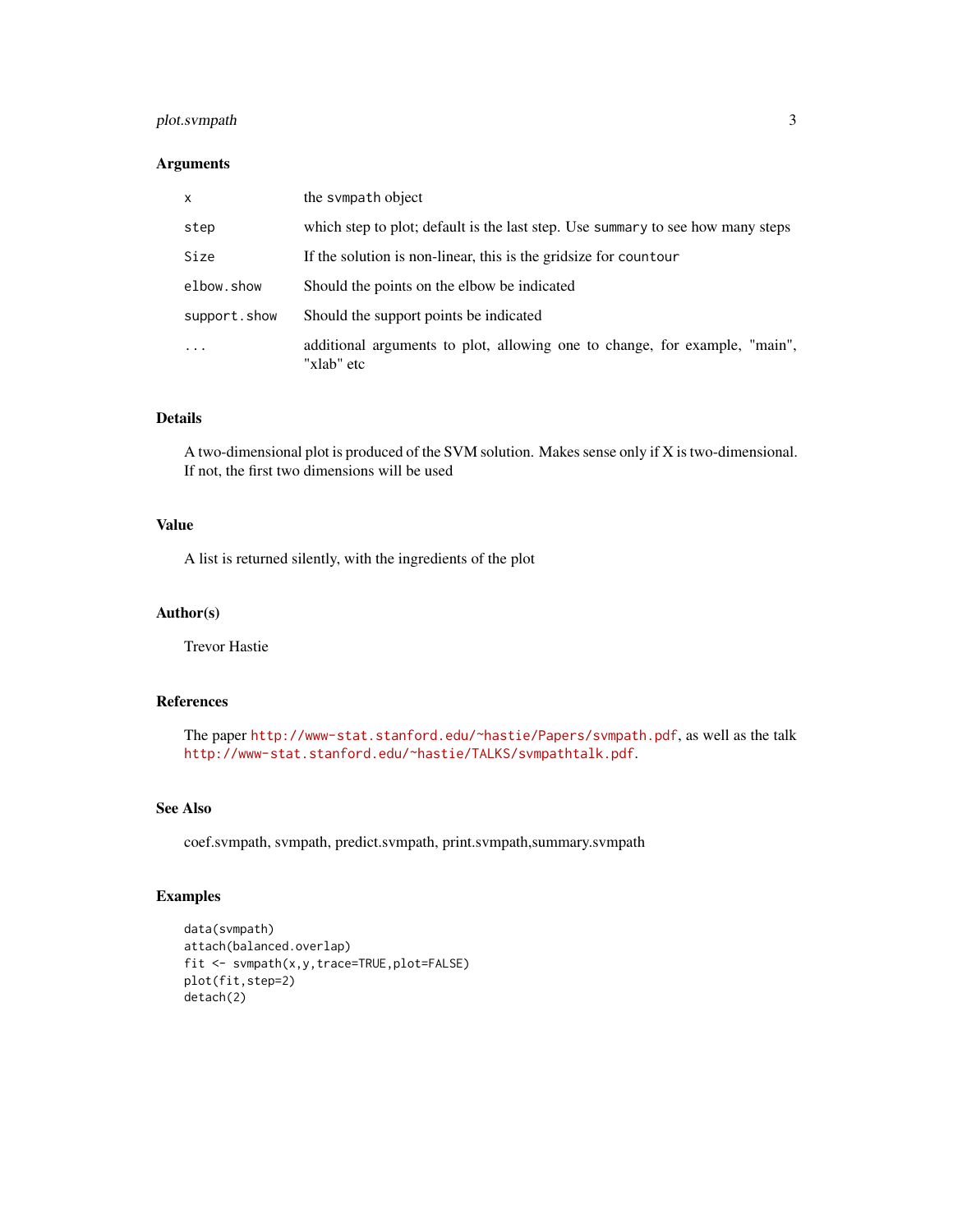<span id="page-3-0"></span>

# **Description**

Provide a value for lambda, and produce the fitted lagrange alpha values. Provide values for x, and get fitted function values or class labels.

#### Usage

```
## S3 method for class 'svmpath'
predict(object, newx, lambda, type = c("function", "class",
"alpha", "margin"),...)
```
#### Arguments

| object    | fitted sympath object                                                                                                      |
|-----------|----------------------------------------------------------------------------------------------------------------------------|
| newx      | values of x at which prediction are wanted. This is a matrix with observations<br>per row                                  |
| lambda    | the value of the regularization parameter. Note that lambda is equivalent to 1/C<br>for the usual parametrization of a SVM |
| type      | type of prediction, with default "function". For type="alpha" or type="margin"<br>the news argument is not required        |
| $\ddotsc$ | Generic compatibility                                                                                                      |

#### Details

This implementation of the SVM uses a parameterization that is slightly different but equivalent to the usual (Vapnik) SVM. Here  $\lambda = 1/C$ . The Lagrange multipliers are related via  $\alpha_i^* = \alpha_i/\lambda$ , where  $\alpha_i^*$  is the usual multiplier, and  $\alpha_i$  our multiplier. Note that if alpha=0, that observation is right of the elbow; alpha=1, left of the elbow; 0<alpha<1 on the elbow. The latter two cases are all support points.

### Value

In each case, the desired prediction.

#### Author(s)

Trevor Hastie

#### References

The paper <http://www-stat.stanford.edu/~hastie/Papers/svmpath.pdf>, as well as the talk <http://www-stat.stanford.edu/~hastie/TALKS/svmpathtalk.pdf>.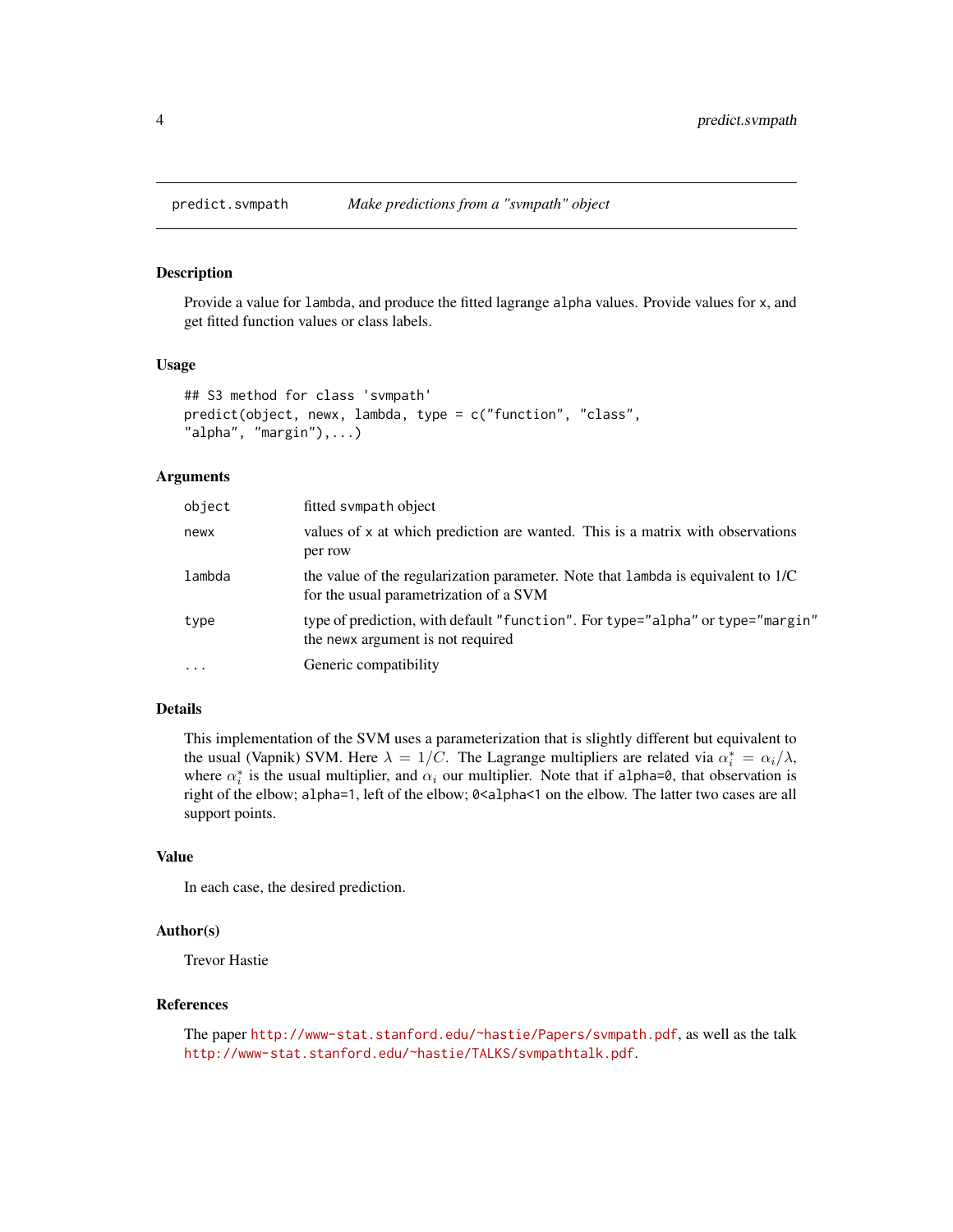# <span id="page-4-0"></span>print.svmpath 5

# See Also

coef.svmpath, svmpath

#### Examples

```
data(svmpath)
attach(balanced.overlap)
fit <- svmpath(x,y,trace=TRUE,plot=TRUE)
predict(fit, lambda=1,type="alpha")
predict(fit, x, lambda=.9)
detach(2)
```
print.svmpath *Print a summary of the SVM path*

#### Description

print a summary of the fitted svmpath object

#### Usage

## S3 method for class 'svmpath' print(x, digits, maxsteps, ...)

#### Arguments

| $\mathsf{x}$ | object to be printed                               |
|--------------|----------------------------------------------------|
| digits       | number of significant digits (default 6)           |
| maxsteps     | the number of steps to print; default all          |
|              | additional arguments to the generic print function |

# Value

For each step taken by the algorithm, one or more lines are printed. The step is described in terms of the observation number involved, a coded version of what happened, such as "L->E" meaning "from the Left set" to the "Elbow". Initially all the sets are empty. It gives the margin (sum of the xi), the size of the elbow, and the training error.

# Author(s)

Trevor Hastie

#### References

The paper <http://www-stat.stanford.edu/~hastie/Papers/svmpath.pdf>, as well as the talk <http://www-stat.stanford.edu/~hastie/TALKS/svmpathtalk.pdf>.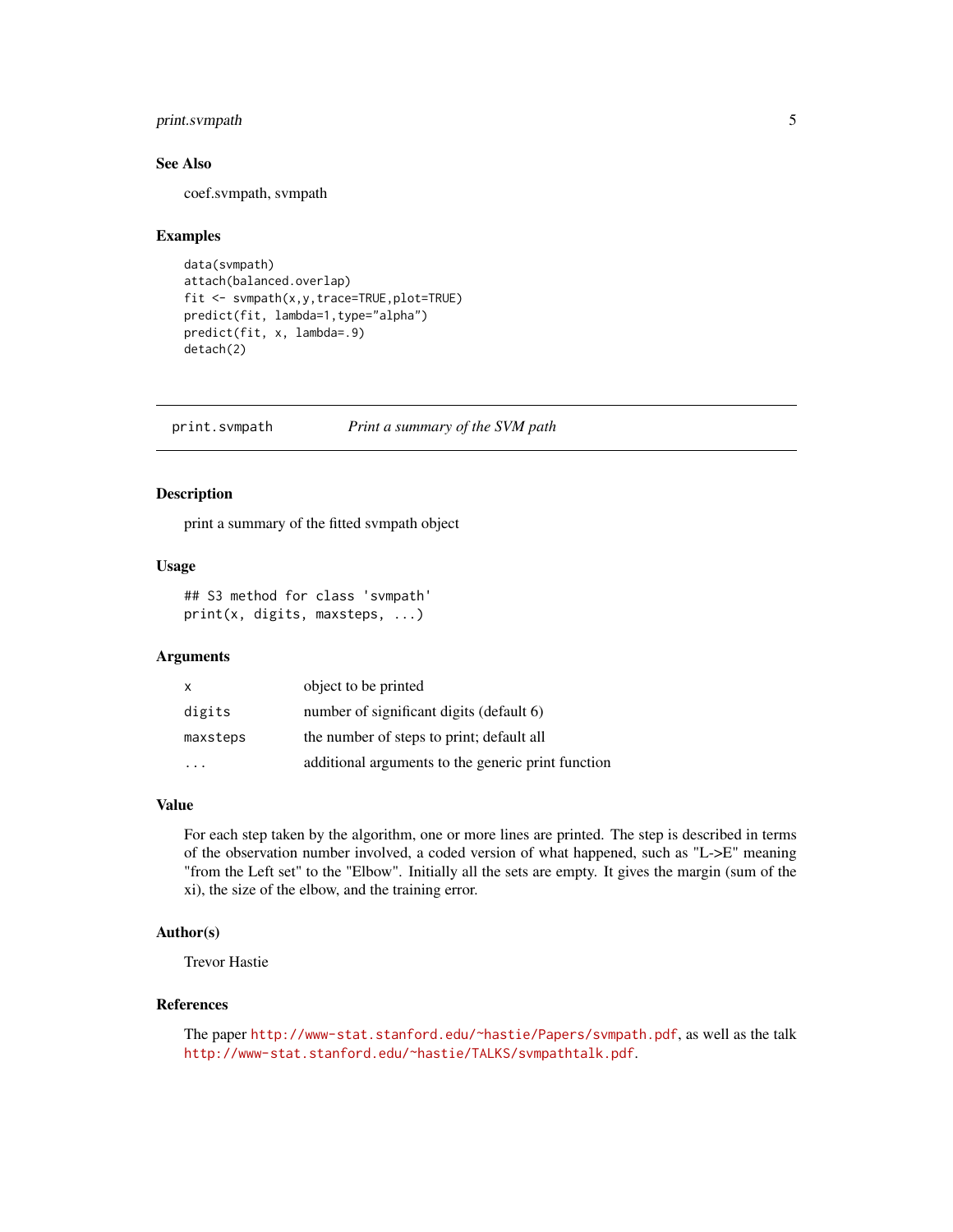# <span id="page-5-0"></span>See Also

coef.svmpath, svmpath, predict.svmpath

# Examples

```
data(svmpath)
attach(balanced.overlap)
fit <- svmpath(x,y,trace=TRUE,plot=TRUE)
print(fit)
detach(2)
```
radial.kernel *compute the kernel matrix for svmpath*

#### Description

compute the kernel matrix for svmpath

### Usage

```
radial.kernel(x, y=x, param.kernel = 1/p,...)
poly.kernel(x, y=x, param.kernel = 1,...)
```
### Arguments

| X            | an n x p matrix of features                                                                                                                                |
|--------------|------------------------------------------------------------------------------------------------------------------------------------------------------------|
| V            | an $m \times p$ matrix of features (if omitted, it defaults to $x$ )                                                                                       |
| param.kernel | the parameter(s) for the kernel. For this radial kernel, the parameter is known in<br>the fields as "gamma". For the polynomial kernel, it is the "degree" |
| $\cdot$      | unused                                                                                                                                                     |

# Details

For the radial kernel, this computes the function  $\exp(-\gamma ||x - y||^2)$  for each pair of rows x,y from the input matrices. Here g is param.kernel. For the polynomial kernel, it computes  $(xy^T + 1)^d$ , where d is param.kernel.

# Value

An n x m matrix.

#### Author(s)

Trevor Hastie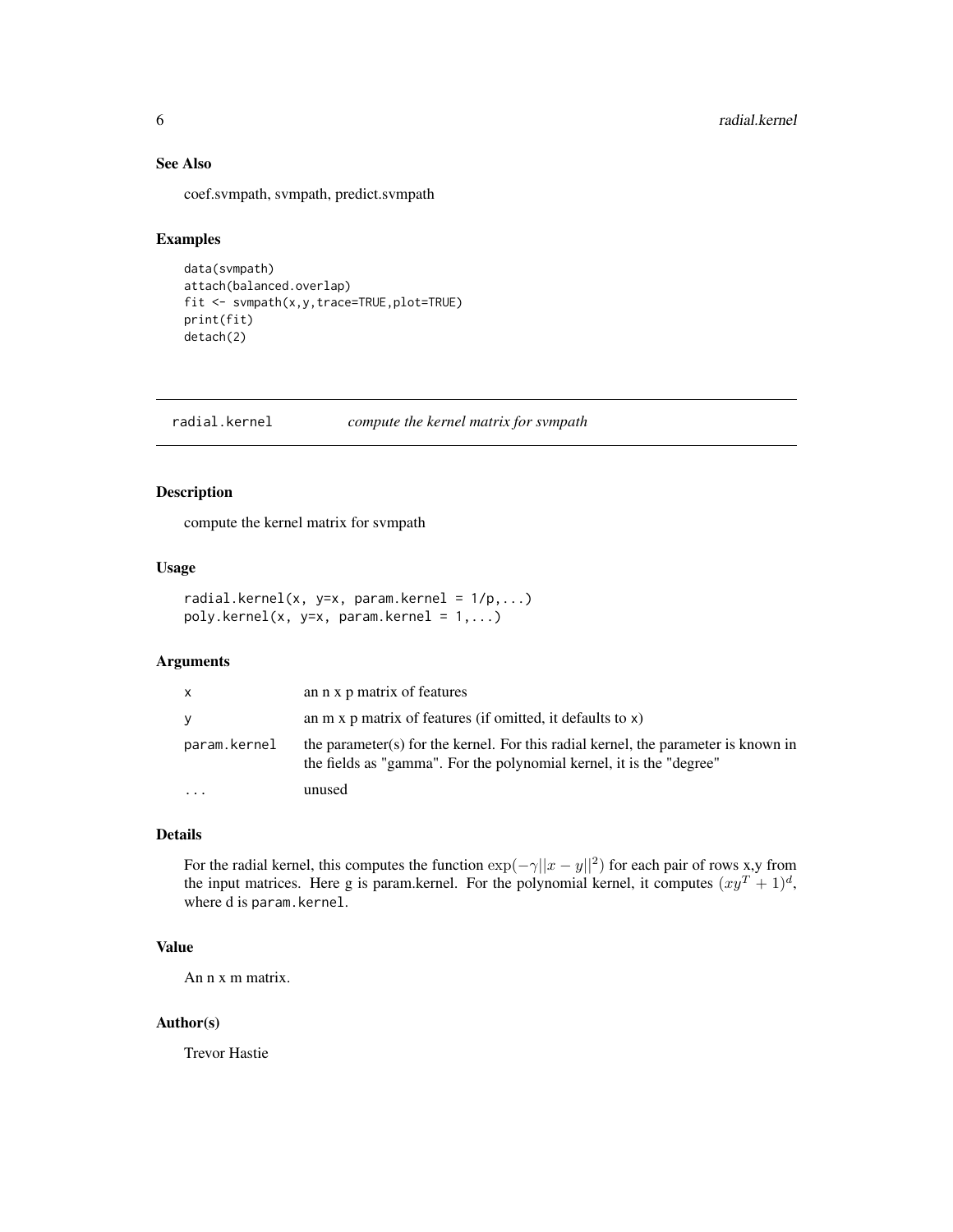# <span id="page-6-0"></span>summary.svmpath 7

# References

The paper <http://www-stat.stanford.edu/~hastie/Papers/svmpath.pdf>, as well as the talk <http://www-stat.stanford.edu/~hastie/TALKS/svmpathtalk.pdf>.

# See Also

svmpath

# Examples

```
data(svmpath)
attach(balanced.overlap)
fit<-svmpath(x,y,kernel=radial.kernel)
detach(2)
```
summary.svmpath *produce a summary of an svmpath object*

# Description

printing an svmpath object can produce a lot of lines. The summary methods gives a more concise description by picking out a subset of the steps

#### Usage

## S3 method for class 'svmpath' summary(object, nsteps =  $5$ , digits =  $6$ , ...)

#### Arguments

| object               | the sympath object                                          |
|----------------------|-------------------------------------------------------------|
| nsteps               | usually omitted, but can be changed to get longer summaries |
| digits               | number of significant digits                                |
| $\ddot{\phantom{0}}$ | additional arguments to the generic summary function        |

#### Details

Uses the pretty function to extract the approximately the desired number of steps. Always includes the first and last step.

### Value

returns a dataframe with the steps, value of lambda, training error, size of elbow, number of support points, and the sum of the overlaps

#### Author(s)

Trevor Hastie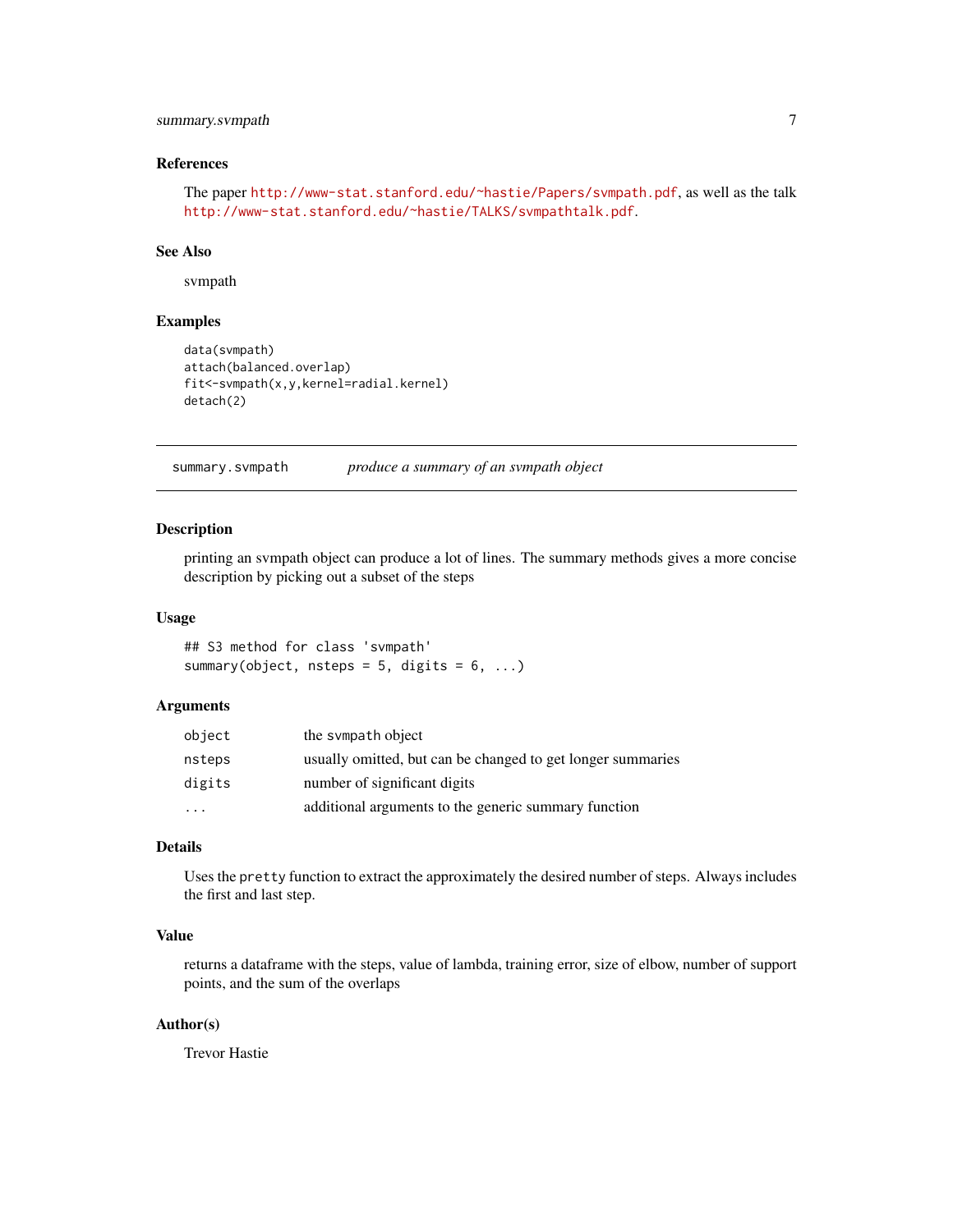# <span id="page-7-0"></span>References

The paper <http://www-stat.stanford.edu/~hastie/Papers/svmpath.pdf>, as well as the talk <http://www-stat.stanford.edu/~hastie/TALKS/svmpathtalk.pdf>.

# See Also

coef.svmpath, svmpath, predict.svmpath, print.svmpath

# Examples

```
data(svmpath)
attach(balanced.overlap)
fit <- svmpath(x,y,trace=TRUE,plot=TRUE)
summary(fit)
detach(2)
```
svmpath *Fit the entire regularization path for a 2-class SVM*

#### Description

The SVM has a regularization or cost parameter C, which controls the amount by which points overlap their soft margins. Typically either a default large value for C is chosen (allowing minimal overlap), or else a few values are compared using a validation set. This algorithm computes the entire regularization path (i.e. for all possible values of C for which the solution changes), with a cost a small  $(-3)$  multiple of the cost of fitting a single model.

#### Usage

```
sympath(x, y, K, kernal-function = poly.kernel, param.kernel = 1, trace,plot.it, eps = 1e-10, Nmoves = 3 * n, digits = 6, lambda.min = 1e-04, ridge=0, ...)
```
#### Arguments

| $\mathsf{x}$    | the data matrix $(n \times p)$ with n rows (observations) on p variables (columns)                                                              |
|-----------------|-------------------------------------------------------------------------------------------------------------------------------------------------|
| y               | The $"$ -1,+1" valued response variable.                                                                                                        |
| К               | a n x n kernel matrix, with default value $K = \text{kernel}.$ function $(x, x)$                                                                |
| kernel.function |                                                                                                                                                 |
|                 | This is a user-defined function. Provided are poly kernel (the default, with<br>parameter set to default to a linear kernel) and radial. kernel |
| param.kernel    | $parameter(s)$ of the kernels                                                                                                                   |
| trace           | if TRUE, a progress report is printed as the algorithm runs; default is FALSE                                                                   |
| plot.it         | a flag indicating whether a plot should be produced (default FALSE; only usable<br>with $p=2$                                                   |
| eps             | a small machine number which is used to identify minimal step sizes                                                                             |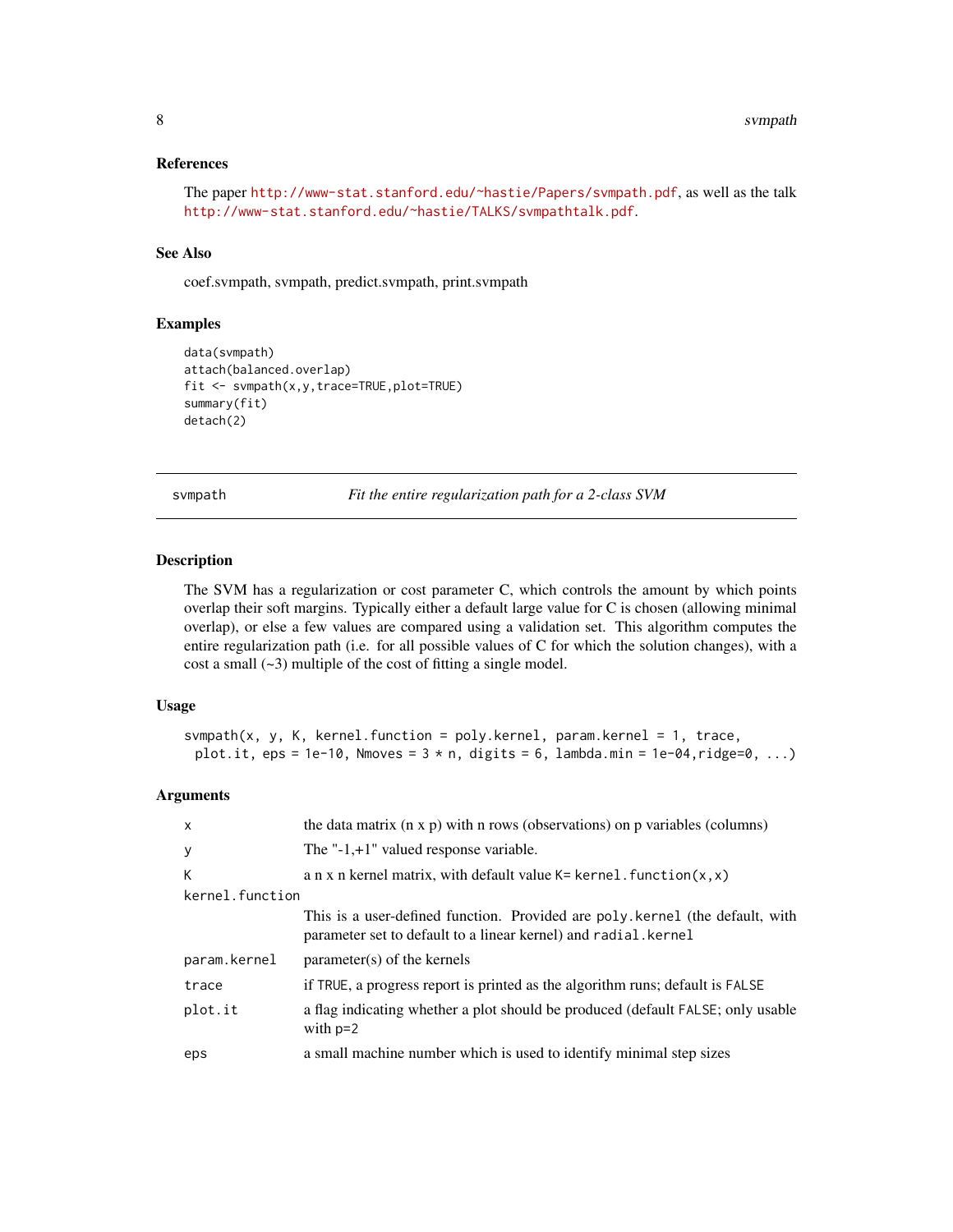#### svmpath 9 and 9 and 9 and 9 and 9 and 9 and 9 and 9 and 9 and 9 and 9 and 9 and 9 and 9 and 9 and 9 and 9 and 9

| Nmoves     | the maximum number of moves                                                                                                                                                                              |
|------------|----------------------------------------------------------------------------------------------------------------------------------------------------------------------------------------------------------|
| digits     | the number of digits in the printout                                                                                                                                                                     |
| lambda.min | The smallest value of $l$ ambda = $1/C$ ; default is $l$ ambda= $10e-4$ , or $C=10000$                                                                                                                   |
| ridge      | Sometimes the algorithm encounters singularities; in this case a small value of<br>ridge, around 1e-12, can help. Default is ridge=0                                                                     |
| $\ddots$ . | additional arguments to some of the functions called by sympath. One such<br>argument that can be passed is ridge (default is 1e-10). This is used to produce<br>"stable" solutions to linear equations. |

# Details

The algorithm used in svmpath() is described in detail in "The Entire Regularization Path for the Support Vector Machine" by Hastie, Rosset, Tibshirani and Zhu (2004). It exploits the fact that the "hinge" loss-function is piecewise linear, and the penalty term is quadratic. This means that in the dual space, the lagrange multipliers will be pieceise linear (c.f. lars).

### Value

a "svmpath" object is returned, for which there are print, summary, coef and predict methods.

#### Warning

Currently the algorithm can get into machine errors if epsilon is too small, or if lambda.min is too small. Increasing either from their defaults should make the problems go away, by terminating the algorithm slightly early.

#### Note

This implementation of the algorithm does not use updating to solve the "elbow" linear equations. This is possible, since the elbow changes by a small number of points at a time. Future version of the software will do this. The author has encountered numerical problems with early attempts at this.

#### Author(s)

Trevor Hastie

# References

The paper <http://www-stat.stanford.edu/~hastie/Papers/svmpath.pdf>, as well as the talk <http://www-stat.stanford.edu/~hastie/TALKS/svmpathtalk.pdf>.

#### See Also

print, coef, summary, predict, and FilmPath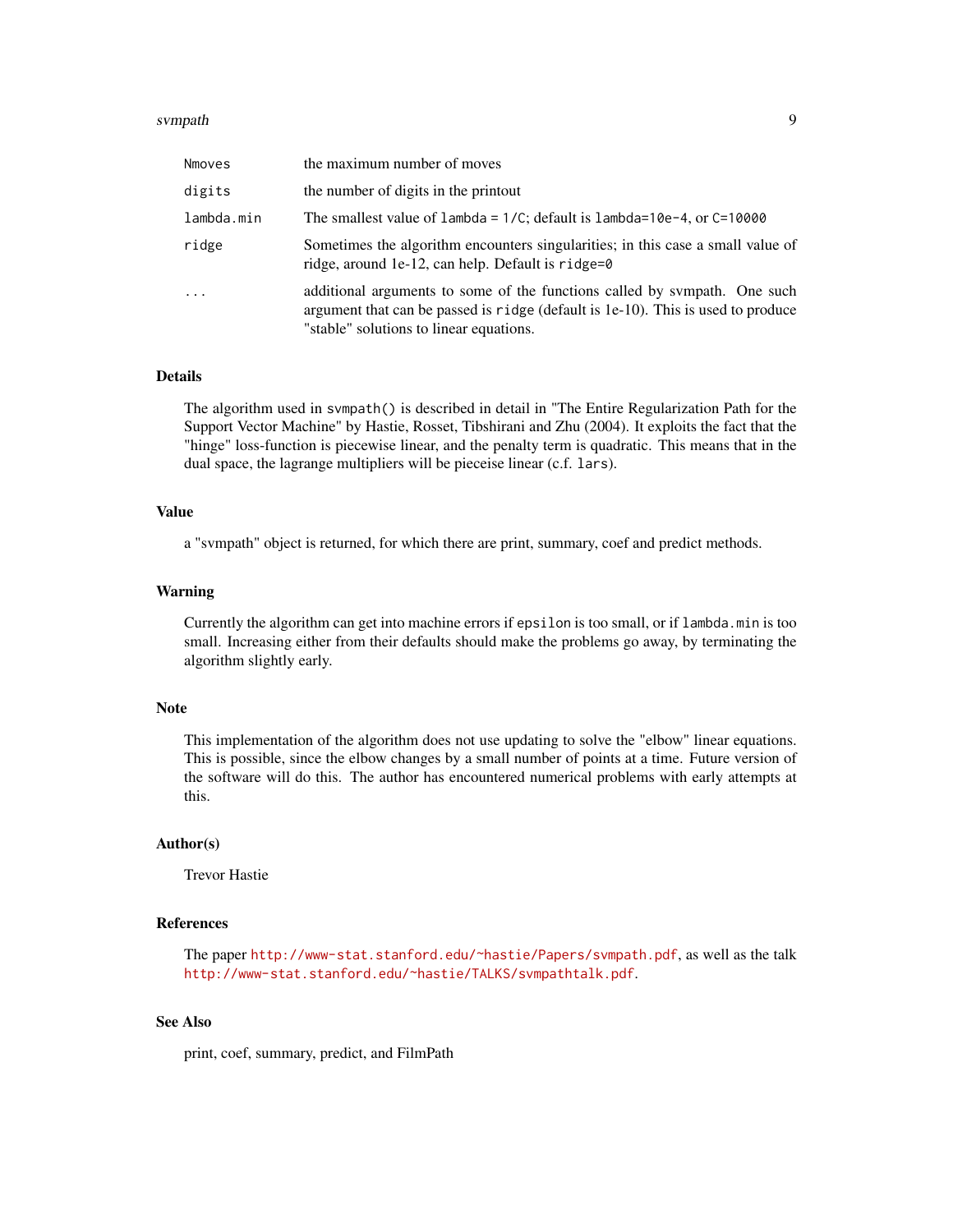10 svmpath

# Examples

```
data(svmpath)
attach(unbalanced.separated)
svmpath(x,y,trace=TRUE,plot=TRUE)
detach(2)
## Not run: svmpath(x,y,kernel=radial.kernel,param.kernel=.8)
```